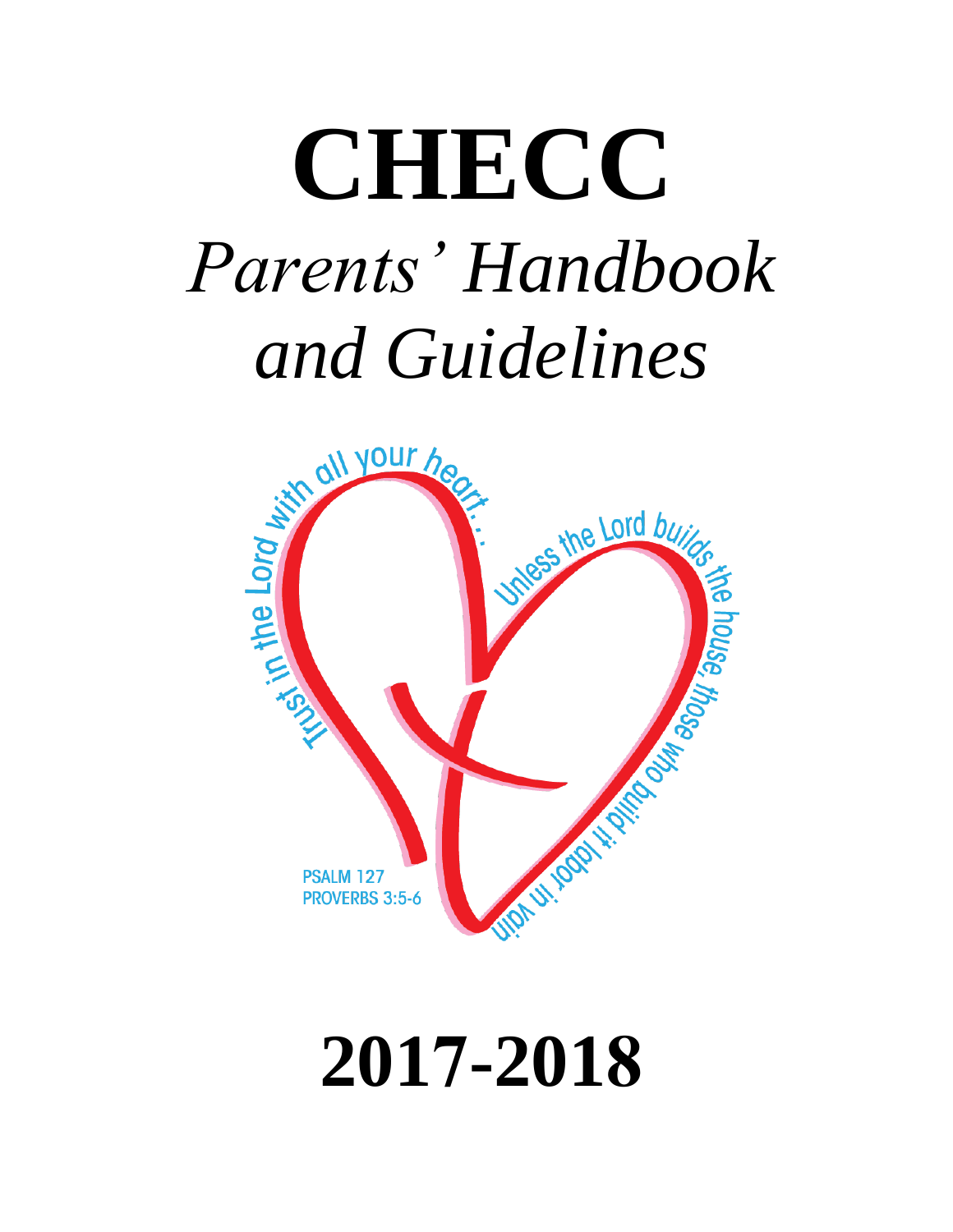### **Mission Statement**

In everything that we do as a group, we seek to glorify God and honor one another. CHECC is a cooperative support group. Our focus is on encouragement, fellowship and education of one another in various aspects of private, Christian homeschooling.

### **Statement of Faith**

CHECC is a private, Christian homeschool support group. As a reminder, these are the principles upon which the group operates. Our objective is to honor and please the Lord Jesus Christ in every detail of the group.

- 1. We believe the Bible to be the inspired and only infallible, authoritative and inerrant Word of God. (2 Tim. 3:16)
- 2. We believe that there is one God, eternally existent in three persons: the Father, Son, and Holy Spirit. (Gen. 1:1, John 10:30)
- 3. We believe in the virgin birth of our Lord Jesus Christ, in His sinless life, in His miracles, in His vicarious and atoning death through His shed blood, in His bodily resurrection, in His ascension to the right hand of the Father, and in His personal return in power and glory. (Is. 7:14, Matt. 1:23, Luke 1:35, Heb. 4:15, Heb. 7:25, John 2:11)
- 4. We believe that man is sinful by nature and that regeneration by the Holy Spirit is essential and an absolute necessity for salvation. We believe salvation is the gift of God brought to man by grace and received by personal faith in the Lord Jesus Christ, whose precious blood was shed on Calvary for the forgiveness of our sins. (Eph. 2:8-9, Tit. 3:5-6, John 3:14-17, Rom. 3:19-23, John 3:16-19)
- 5. We believe in the continuing ministry of the Holy Spirit by whose indwelling the Christian is enabled to live a godly life. (Eph. 5:18, Eph. 4:30, 1 Cor. 6:19-20)
- 6. We believe in the resurrection of both the saved and the lost, they who are saved unto eternal life, and they who are lost unto eternal damnation. (John 5:28-29)
- 7. We believe in the spiritual unity of believers in our Lord Jesus Christ. (Rom 8:9, 1 Cor. 12:12- 13, Gal. 3:26-28)
- 8. We believe in the creation of man by the direct act of God. (Gen. 1:26-28)
- 9. We believe God in His Word has given us the responsibility and authority to educate our children in a godly manner.(Col. 3:17, Deut. 6:6-8, Deut. 11:18-21, Prov. 22:6, Psalm1:1-2)
- 10. We believe marriage is God-ordained, between one man and one woman, and is intended to be a *lifelong* faithful union with one's spouse. (Matthew 19:4,5, Genesis 2:18, Genesis 2:23, Matthew 19:6).

### **Parent Meetings**

Out meetings will be held in the homes of members that would like to Host a Parent Meeting.

The Parent Meeting date will vary to meet the needs of the Host and the attendees unless otherwise specified

Meeting times will be from 7pm to 9pm unless otherwise specified.

Except during explicitly stated times, parent meetings are for adults only.

Excptions can be made for nursing infants with thoughtful parents

CHECC events are planned by individual members, there may be a fee for room rentals and incidentals.

Meetings are free for all CHECC members and first-time visitors.

A \$5.00 fee is charged to all other visitors at monthly Parents' Meetings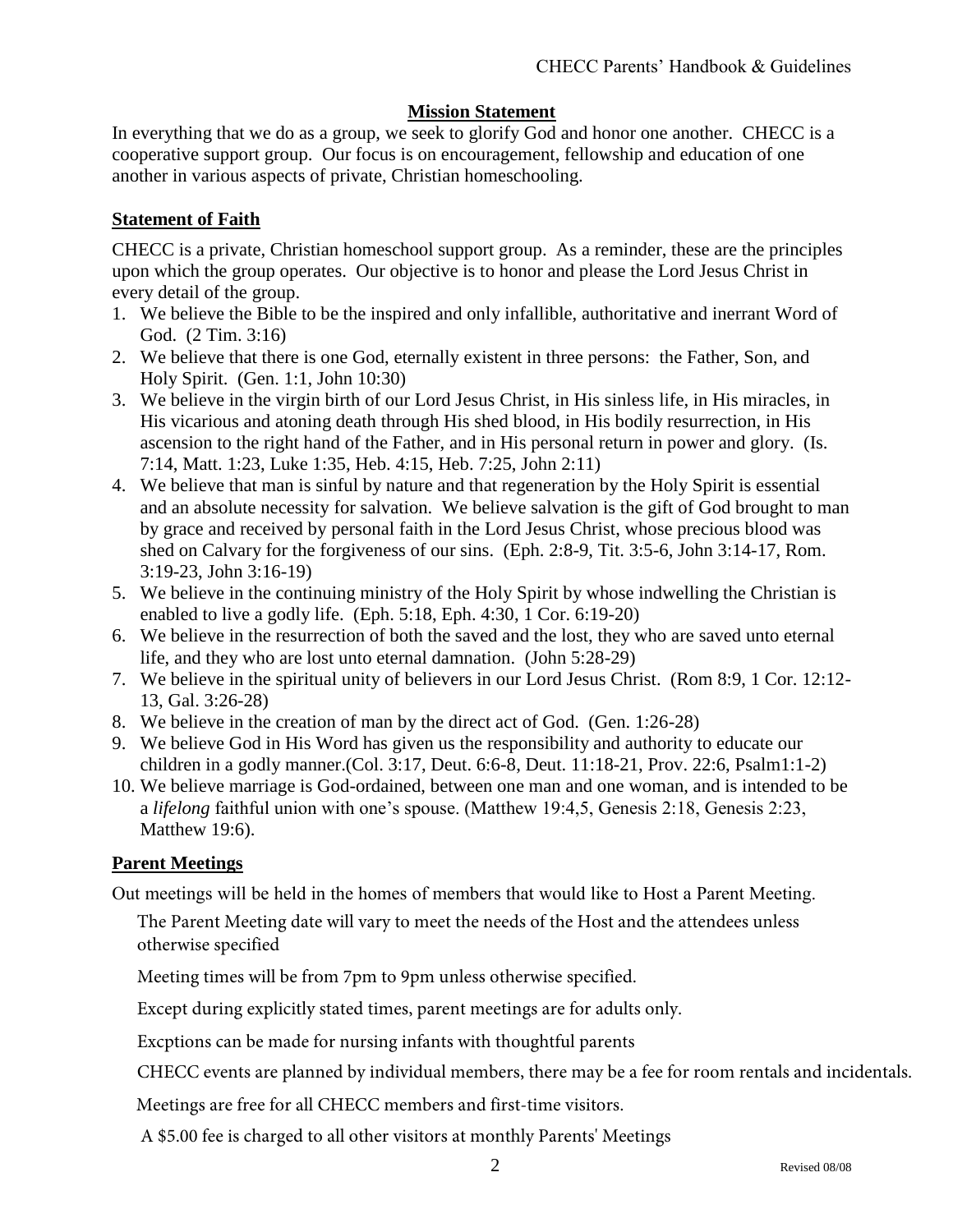# **Membership**

To become a member, we ask that you carefully read and sign the Membership/Release of Liability Form and pay an annual fee. Membership is open to all homeschoolers who understand and willingly and voluntarily agree to support the purpose of CHECC: to encourage and support the private, Christian homeschooling community of Central Contra Costa County.

### **Release of Liability Statement**

Christian Home Educators of Central County (CHECC) is a group of Christian families who choose to associate together. The leadership is comprised of those who voluntarily oversee CHECC. Volunteers coordinate all events. Participation in CHECC is strictly voluntary; no one is required to attend any meeting or event. Neither CHECC, its leaders, nor any facility that CHECC rents for meetings, etc., is liable for any injuries or damages, whether connected with a group event or not.

We acknowledge that as parents, we are responsible for the safety and behavior of ourselves and of our children at all times. We acknowledge that the attitudes and actions of our family reflect upon CHECC, upon home education at large, and upon the body of Christ. In accordance with Philippians 1:27 "...conduct yourselves in a manner worthy of the gospel of Christ," we agree to accept the following behavioral guidelines:

- 1. At every event we will be responsible for our own children at all times. If we must send our child to an event with another adult, it must be one who is comfortable enough with the child to correct him when needed and who has written approval to authorize medical attention should it become necessary.
- 2. We will cooperate with all leaders tour guides, field trip managers, event sponsors, etc. We also agree to follow any additional rules requested from us by a facility being used for meetings, activities, or field trips. We will read and abide by all CHECC Policies.
- 3. We will take personal responsibility for our actions and those of our children and our guests which damage property and/or cause injury, either willfully or through neglect. In the event that we are unable to control our child/children, even after having been spoken to about their behavior, we understand that we and my child/children will be asked to leave the event.

By signing this form voluntarily and without reservation, I/we are stating that I/we have carefully read this Release of Liability Agreement and will abide by it and all CHECC policies and guidelines. In accordance with 1 Corinthians 6:1-8, I/we further agree to hold Christian Home Educators of Central County (CHECC), its leaders, any facility used, and all CHECC coordinators harmless of liability for any injuries or damage my/our family may incur while participating in any support group function or event. I/we agree that this Release of Liability Form is until I/we revoke it in writing. I/we will execute a new Release of Liability Form in the event any information changes regarding my/our family and/or to sign up for the following school year.

### **Megan's Law Website**

Due to the potential of parents having contact with other CHECC members' children through park days, co-ops, etc., CHECC does not accept into membership any family with a registered sex offender. Moreover, the family centered nature of our group means that activities may take place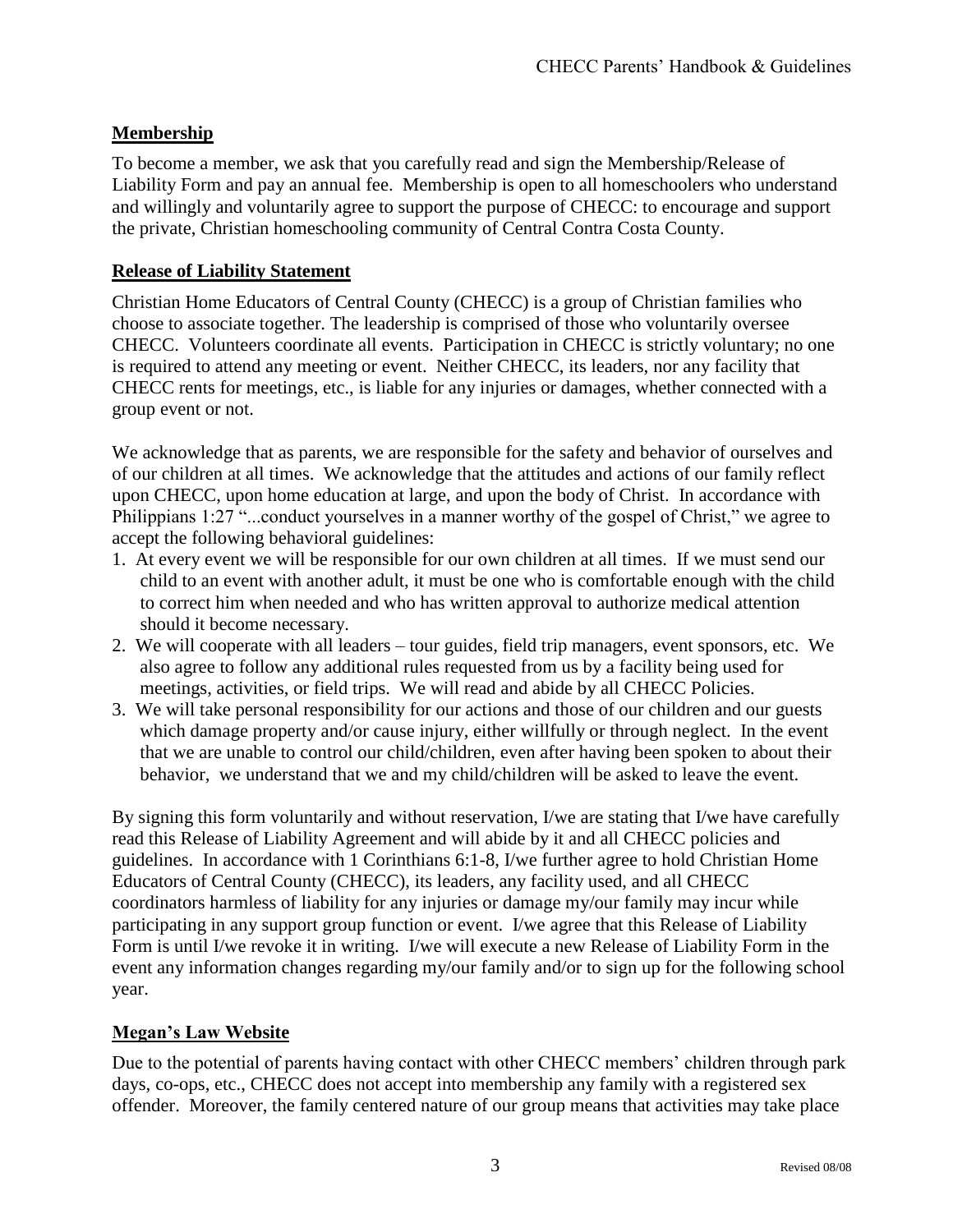in the homes of our members and that close relationships may develop outside of CHECC. As always, members are personally responsible for the safety of their own children. However, for the sake of prudence, all members and applicants are checked through the Megan's Law website. Any person listed on that website will not be admitted into CHECC.

### **Role & Responsibility of Individual Members**

CHECC is a "cooperative support group," and as such each member is a critical part. A substantial number of members take on the overseeing of specific areas as "coordinators." Some of these include Park Day Coordinator, Library Coordinator, and Hostess Coordinator.

Other members provide short-term assistance by working with various coordinators facilitating events such as a Christmas Festival or an End-of-the-Year Tea. These positions require less time, but really add to the fun and variety of our group. Moreover, "many hands make light work."

Still, there are others, perhaps with a newborn, sick spouse, outside work on top of family and homeschooling, etc., who cannot take on a particular title. This last group, as well as everyone else, is equally vital. Two of CHECC's primary goals include support and encouragement of one another. Every CHECC member has the title of Supporter and Encourager! Has someone crossed your mind? Pray as the Spirit leads you that God would encourage/comfort/sustain that brother or sister in Christ! Fellowship with one another. Listen to someone. Mention a helpful resource (bearing in mind that God leads us in many varied directions, and no one way is necessarily right for all). Take a meal to a family. Start a co-op with another family. Our God who is full of grace blesses both the encouraged and the encouragers. You are so important!

### **Code of Conduct**

As homeschoolers and Christians, it seems that the general public watches and assesses us sometimes more so, and in a different way, than they do others from other walks of life. We very well may be the only Christians and/or homeschoolers they will ever come in close contact with, and they will certainly form an opinion of both.

The privileges as well as how many events CHECC will be able to offer is directly related to our conduct, as leaders and parents, as well as the conduct of our children. Thus, it is vital that we and our children represent Christianity and homeschooling in a positive light, conducting ourselves as God directs in His Word - the Bible. Let us bring glory and not dishonor to His great name.

Therefore, we acknowledge that as parents, we are responsible for the safety and behavior of ourselves and our children at all times. We acknowledge that the attitudes and actions of our family reflect upon the support group, upon home education at large, and upon the body of Christ. In accordance with Philippians 1:27 "...conduct yourselves in a manner worthy of the gospel of Christ," we agree to accept the following behavioral guidelines:

### **PLEASE GO OVER THIS CODE OF CONDUCT (and supportive scriptures) WITH YOUR FAMILY.**

- 1. At every event, we will be responsible for our own children. If we find it necessary to send our child to an event with another adult, it will be one who is comfortable enough with our child to correct him if necessary, and who has approval to authorize medical attention should it become necessary.
- 2. Please be respectful of authority figures. (I Peter 2:13-17 and Romans 13:1) We will obey the instruction of our tour guide, field trip coordinator, or event sponsor. We also agree to follow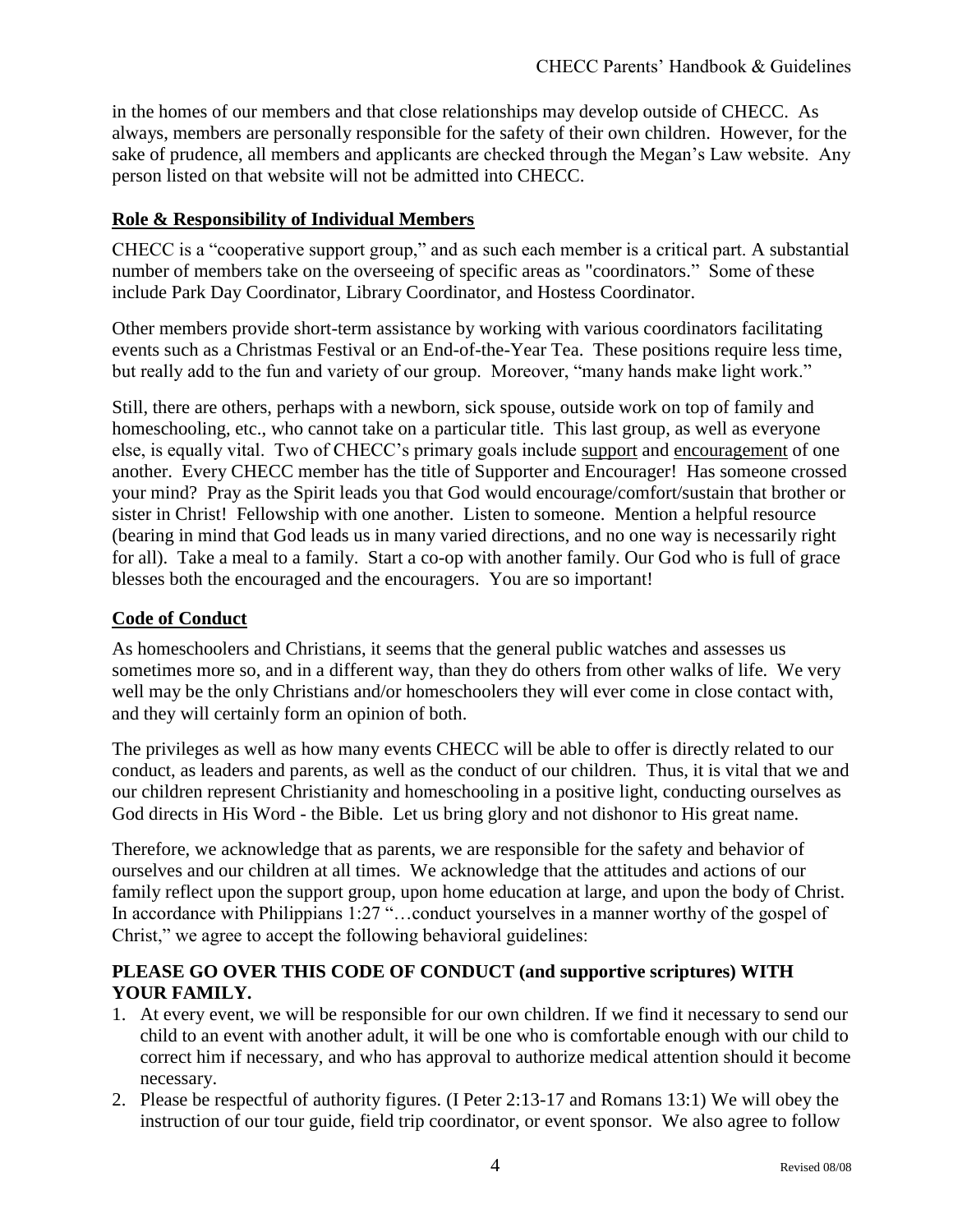any additional rules requested from us by a facility being used for meetings, activities, or field trips.

- 3. Please be attentive, obedient, respectful, and courteous (in speech and actions). (James 3:13)
- 4. All children, please refrain from physical horseplay, running, throwing objects, etc. (Galatians 5:24; Romans 12:10; Ephesians 5:3)
- 5. Please refrain from doing, saying or having in your possession anything that may be offensive to others you are with or are visiting. Respect their property and feelings. (I Corinthians 8:9- 13; Philippians 2:3-4; Romans 12:17b)
- 6. Children shall be accompanied by an adult when using the restroom.
- 7. We will take personal responsibility for the actions of ourselves, our children, and our guests, who damage property or cause injury, whether deliberate or not.

NOTE: Parents MUST be in COMPLETE CONTROL of their children at ALL TIMES. If your child/children are being disruptive, destructive and/or breaking any of the above rules, you have two choices: a) Take the child/children aside quietly and get control, or b) leave the event. If you do not choose and follow through with the above choices, you and your child(ren) may be asked to leave.

### **Field Trip Policy**

- 1. Most field trips will be limited to 20 children maximum. This will ensure a good ratio for learning and questions, while allowing us to spread out the cost of the field trip.
- 2. Field trip sign-ups will be available at monthly meetings and via the email loop, and are offered on a first-come, first-served basis.
- 3. Payment for field trips is required at the time of the sign-up. Do not sign up unless you are prepared to pay, as you may be bumped by a family on the waiting list who has already paid, and you will not be notified. The cost of field trips is not refundable. However, on your own you may arrange to transfer your payment to another family and collect your cost from them. If you do so, please let your field trip coordinator know ahead of time so she can plan accordingly.
- 4. When field trips have an age limit, it must be strictly adhered to. Most of the time the limit is set by the tour guides. Occasionally, the field trip coordinator may have a reason to set an age limit.
- 5. If the field trip is full, parents are encouraged to place their names on a waiting list. There may be space that opens up at the last minute or a parent may volunteer to arrange another tour date for those on the waiting list.
- 6. If, after signing up for a field trip you find that you are unable to attend, please call the field trip hostess as soon as possible so that field trip coordinator can notify someone on the waiting list.
- 7. *Parental supervision on field trips is required*. If the parent is unable to accompany his/her child/ren, s/he must find another parent or adult to be responsible for her children. The safety of our children on these outings is our first priority.
- 8. Transportation to and from the field trip location is the responsibility of the parent. Carpooling with other families is encouraged, but is not arranged by CHECC or the field trip coordinator.
- 9. Children are expected to mind their manners and exhibit Jesus Christ in their behavior. Remind your children to raise their hands for questions and to respect the authority of the tour guides and adults in charge. We enjoy the comments we receive from our tour guides about how good our group is. What a great witness for homeschooling!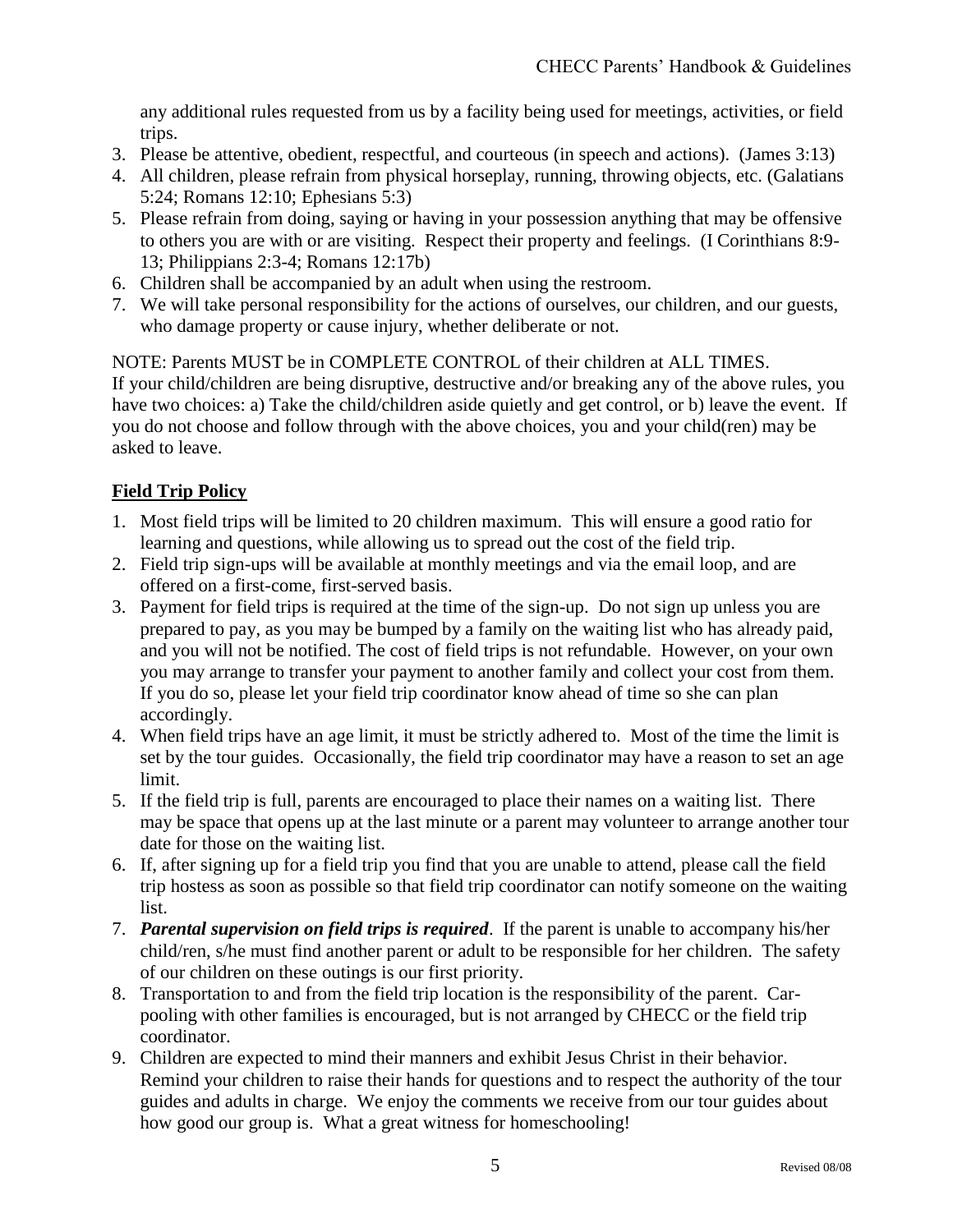- 10. Parents are responsible for the behavior of their children, especially preschoolers and toddlers. Unruly behavior spoils the field trip for all; however, tour guides often give us extra privileges when they see our group is well behaved.
- 11. Field trips are for the children. We ask that parents do not ask questions during the tour, but rather that they are saved for a point in the tour where asking the question will not be disruptive. Adult questions frequently bore children and discourage them from asking their own questions. Adult questions also remove the tour guide's focus from the children and place it on the parents.

Enjoy the field trip, your children, and the fun and fellowship of being with other homeschool families!

# **Funding**

CHECC is a not-for-profit organization. The annual membership fee covers our parents' meetings, newsletter, and liability insurance costs. Other operating expenses, such as resource materials and special speakers, are provided for by our annual fundraiser. Field trips, workshops, and various special activities are paid for directly by participating families. CHECC donates ten percent of its funds to Family Protection Ministries.

### **Financial Reimbursement**

CHECC is committed to accounting for all of our funds with integrity. The basis for this is stated by Apostle Paul in 2 Cor. 8:21 (NIV): "For we are taking pains to do what is right, not only in the eyes of the Lord but also in the eyes of men."

All Event Coordinators are given a budget they must adhere to. All expenses are first to receive their approval. A reimbursement form should be filled out by anyone requesting a reimbursement. All receipts must be attached. ( A reimbursement form can be obtained by the Treasurer or Council Members.) The Event Coordinator should then give the approved reimbursement form to a council member who will review it and pass it to the Treasurer for payment.

Anyone needing a check written to a third party in advance of an event should follow this same procedure.

CHECC can not reimburse unauthorized expenses, so please make sure you communicate clearly with your Event Coordinator/Council Member about your needs before spending the money.

Please submit requests for reimbursement within 30 days of your event.

### **Leadership**

Due to our charter to promote private, Christian homeschooling, all leaders must homeschool privately (either through filing an R4 affidavit with the State Department of Education or through a PSP (Private School Satellite Program, formerly known as a private ISP), must personally affirm each tenet of CHECC's Statement of Faith without reservation, and must currently practice personal faith as God leads. Leaders must also be filled with grace and wisdom to allow each CHECC member to practice his own faith in good conscience and accept that God guides individuals in varying ways on varying paths.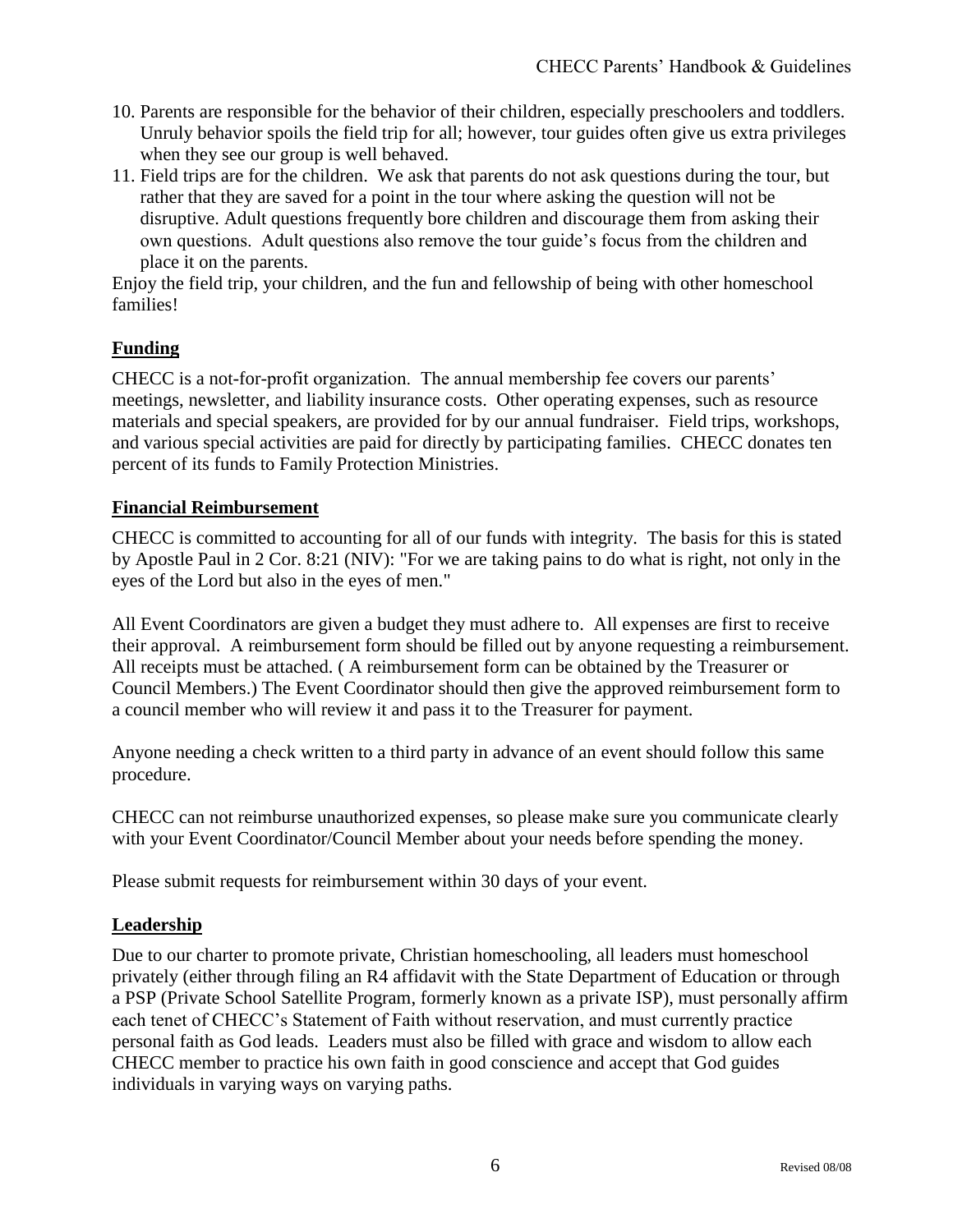### **Email Loop**

CHECC has a moderated email loop as our forum for communication. All announcements are to be sent to **CHECC-It-Out@yahoogroups.com**. All items should be homeschooling and/or CHECC related, edifying and pleasing to the Lord. The moderator has full editing rights and reserves the right to decline posting a message. Please allow 1-3 day lag time for posting. It would be most helpful if you send information about your event *in the body of the email* in the following format:

Name of event Where this will occur: Location When this will occur: Date & Time Deadline: if any Contact Person and all appropriate contact information Cost: Then the description

The information in the subject line needs to be repeated in the body of the email. To help us deliver messages to your computer, please be sure that we have your correct email address. If you change email addresses during the year, please be sure to notify the email loop moderator at **[CHECC-It-Out-owner@yahoogroups.com](mailto:CHECC-It-Out-owner@yahoogroups.com)**.

### **Lending Library**

The materials available will be out for people to look over and to check out if desired. Small items such as magazines will be left in folders but will be available for viewing. Each item will have a card for your name and phone number when it is checked out. Any material checked out should be returned at the next meeting. For materials not returned on time, a post card will be mailed out as a reminder. Remember that other people may be waiting to check out the item you have. Also, we have an inventory list and materials can be put on reserve upon request. You will be held responsible for any unreturned or damaged materials that you have signed out.

### **Frequently Asked Questions**

### **Why do we require a signed membership/release of liability form?**

We want everyone who participates in CHECC to realize that they are personally responsible for their actions and their children's. The membership form familiarizes each person specifically with our rules and conduct.

### **Why does CHECC promote private, Christian homeschooling?**

Since CHECC is a support network member of CHEA, we adhere to their mission statement which says, "The mission of the Christian Home Educators Association of California is to Advance the Kingdom of Jesus Christ by: Promoting private Christian home education as an outstanding educational opportunity…"

### **Do we allow membership by those in public ISPs and charter schools?**

Yes. One of CHECC's goals is to promote private, Christian home education. Nonetheless, it is our desire to build up the entire community, and we welcome into our fellowship any who would join with us regardless of the legal structure under which a family places itself. We will be emphasizing private, Christian homeschooling at our meetings, events, and publications.